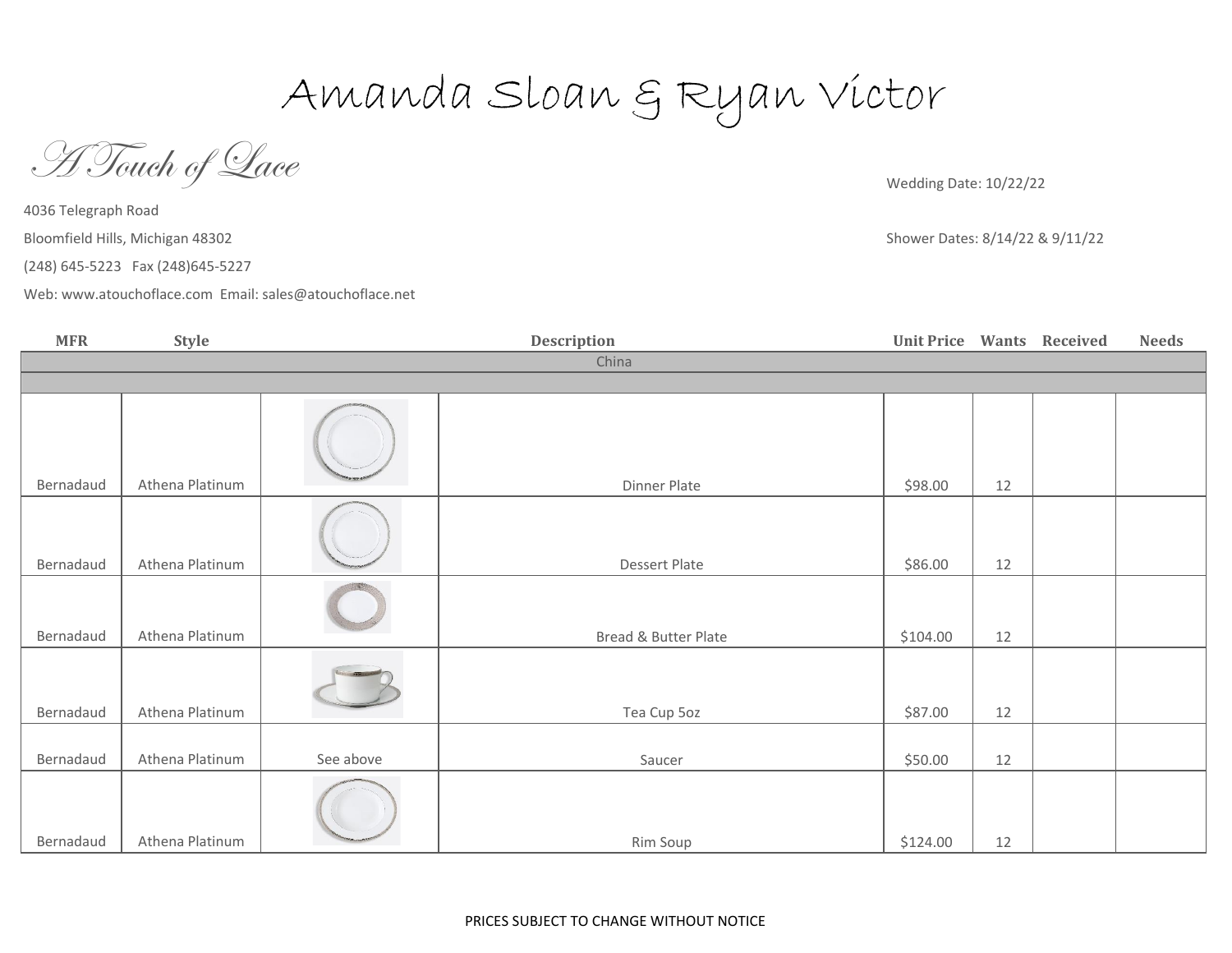A Touch of Lace

[Web: www.atou](http://www.atouchoflace.com/)choflace.com Email: sales@atouchoflace.net

Wedding Date: 10/22/22

| Bernadaud         | Athena Platinum |  | 17" Oval Platter                        | \$987.00 | $\overline{2}$ |  |  |
|-------------------|-----------------|--|-----------------------------------------|----------|----------------|--|--|
|                   |                 |  |                                         |          |                |  |  |
| Bernadaud         | Athena Platinum |  | Rectangle Cake Platter                  | \$401.00 | $\overline{2}$ |  |  |
|                   |                 |  |                                         |          |                |  |  |
| Bernadaud         | Athena Platinum |  | Gravy Boat                              | \$491.00 | $\mathbf{1}$   |  |  |
| Flatware          |                 |  |                                         |          |                |  |  |
| Couzon            | Ato             |  | Hammered Flatware 5pc Place Setting     | \$89.00  | 12             |  |  |
| Christofle        | Osiris          |  | Flatware 5pc Place Setting              | \$225.00 | 12             |  |  |
| Claude<br>Dezorme |                 |  | Acrylic Steak Knife Set/12 in box-White | \$410.00 | $\mathbf{1}$   |  |  |
|                   |                 |  |                                         |          |                |  |  |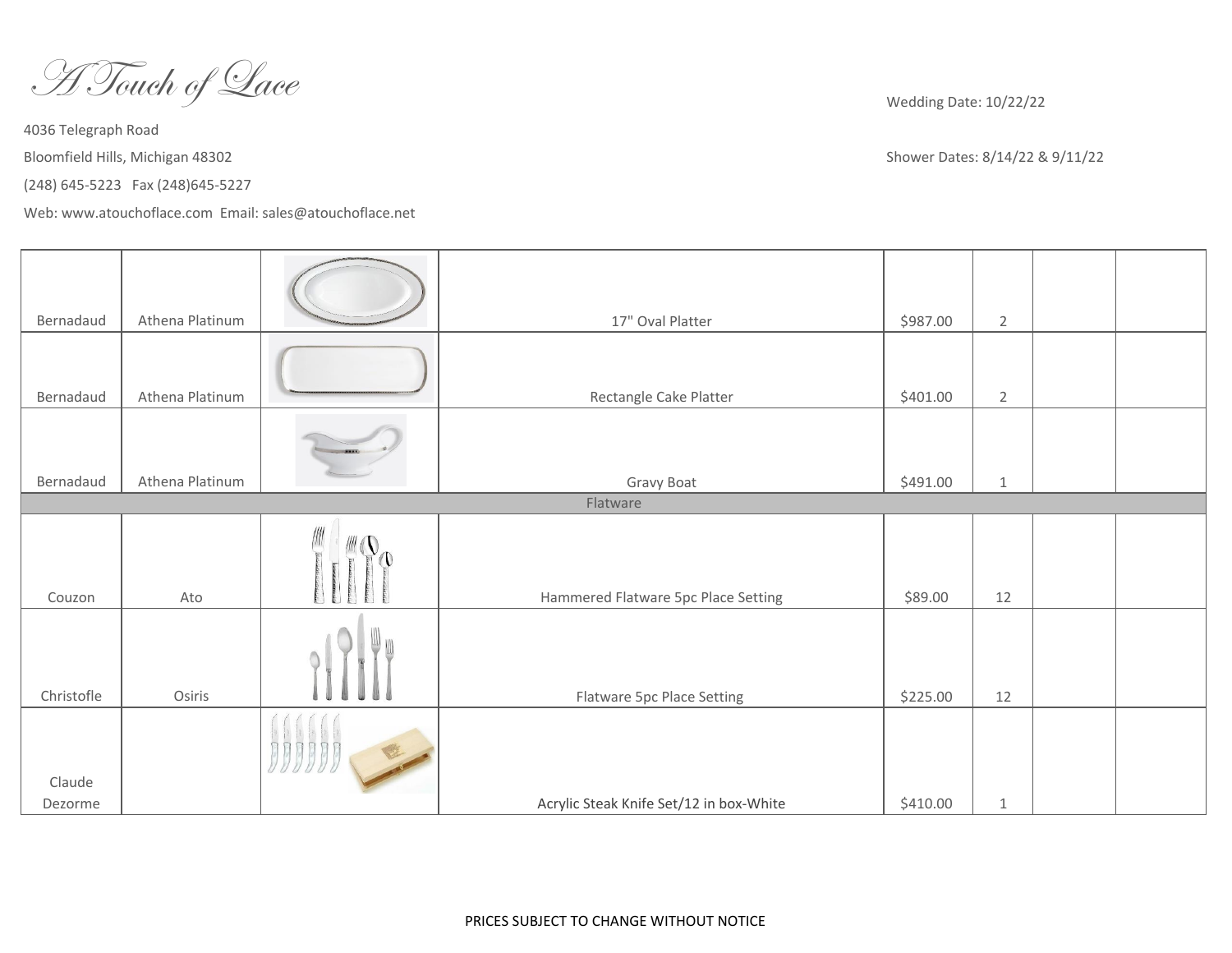A Touch of Lace

[Web: www.atou](http://www.atouchoflace.com/)choflace.com Email: sales@atouchoflace.net

Wedding Date: 10/22/22

| Christofle   | Mood       |                            | Flatware Egg 24 pc                                                                                      | \$1,790.00 | $\mathbf{1}$   |  |  |
|--------------|------------|----------------------------|---------------------------------------------------------------------------------------------------------|------------|----------------|--|--|
|              |            |                            | Drinkware & Barware                                                                                     |            |                |  |  |
| Baccarat     | Vega       | $\mathcal{E}_{\mathbf{z}}$ | Water Glass #2 Set/2                                                                                    | \$350.00   | 6              |  |  |
| Baccarat     | Vega       |                            | Red Wine Glass #2                                                                                       | \$200.00   | 12             |  |  |
| Moser        | Pebbles    |                            | Highball Smoke                                                                                          | TBD        | 12             |  |  |
| Moser        | Pebbles    |                            | D.O.F. Smoke                                                                                            | TBD        | 12             |  |  |
| Georg Jenson | Wine & Bar |                            | Wine Carafe                                                                                             | \$157.00   | $\mathbf 1$    |  |  |
| Estelle      | Stem       |                            | Stem Wine Glass Mixed Set/6 colors-fuschia, rose, cobalt, forest<br>green, coral peach pink, royal blue | \$185.00   | $\overline{2}$ |  |  |
| Entertaining |            |                            |                                                                                                         |            |                |  |  |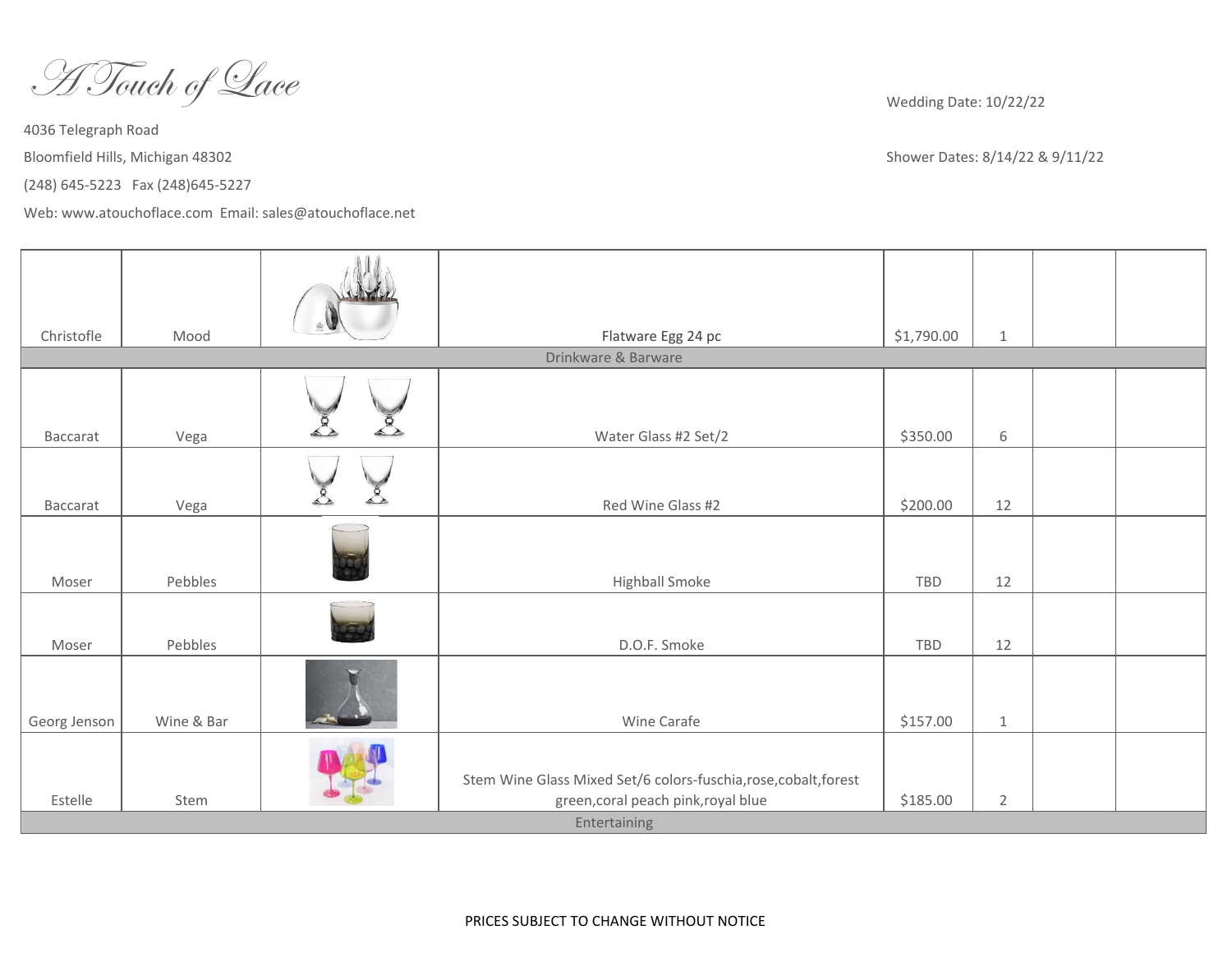A Touch of Lace

[Web: www.atou](http://www.atouchoflace.com/)choflace.com Email: sales@atouchoflace.net

Wedding Date: 10/22/22

| Christofle   | OH         |          | Champagne Chiller                         | \$510.00 | $\mathbf{1}$   |  |
|--------------|------------|----------|-------------------------------------------|----------|----------------|--|
| Christofle   | OH         |          | Ice Tongs                                 | \$146.00 | $1\,$          |  |
| <b>ATOL</b>  |            |          | 14" Red Oak Salad Server                  | \$32.00  | $\mathbf{1}$   |  |
|              |            |          |                                           |          |                |  |
| <b>ATOL</b>  |            |          | 17" Red Oak Salad bowl                    | \$315.00 | $\mathbf{1}$   |  |
|              |            |          | Table                                     |          |                |  |
| L'objet      |            |          | 3 Ring Tri-Colored Napkin Ring            | \$225.00 | $\mathsf 3$    |  |
| Sferra       | Classico   | SFERRA   | 22" Dinner Napkin Set/4-White             | \$124.00 | $\overline{3}$ |  |
| <b>NELL</b>  |            | N/A      | Mono-NINA 41 on diagonal 6730 Aurafil-AVR | \$35 ea  | 12             |  |
|              |            |          | <b>Casual Dining</b>                      |          |                |  |
|              |            |          |                                           |          |                |  |
| Georg Jenson | Bernadotte |          | Salt & Pepper Shaker                      | \$83.00  | $\,1\,$        |  |
|              |            | $\Omega$ |                                           |          |                |  |
| Georg Jenson | Bernadotte |          | Paper Towel Holder                        | \$73.00  | $\mathbf{1}$   |  |